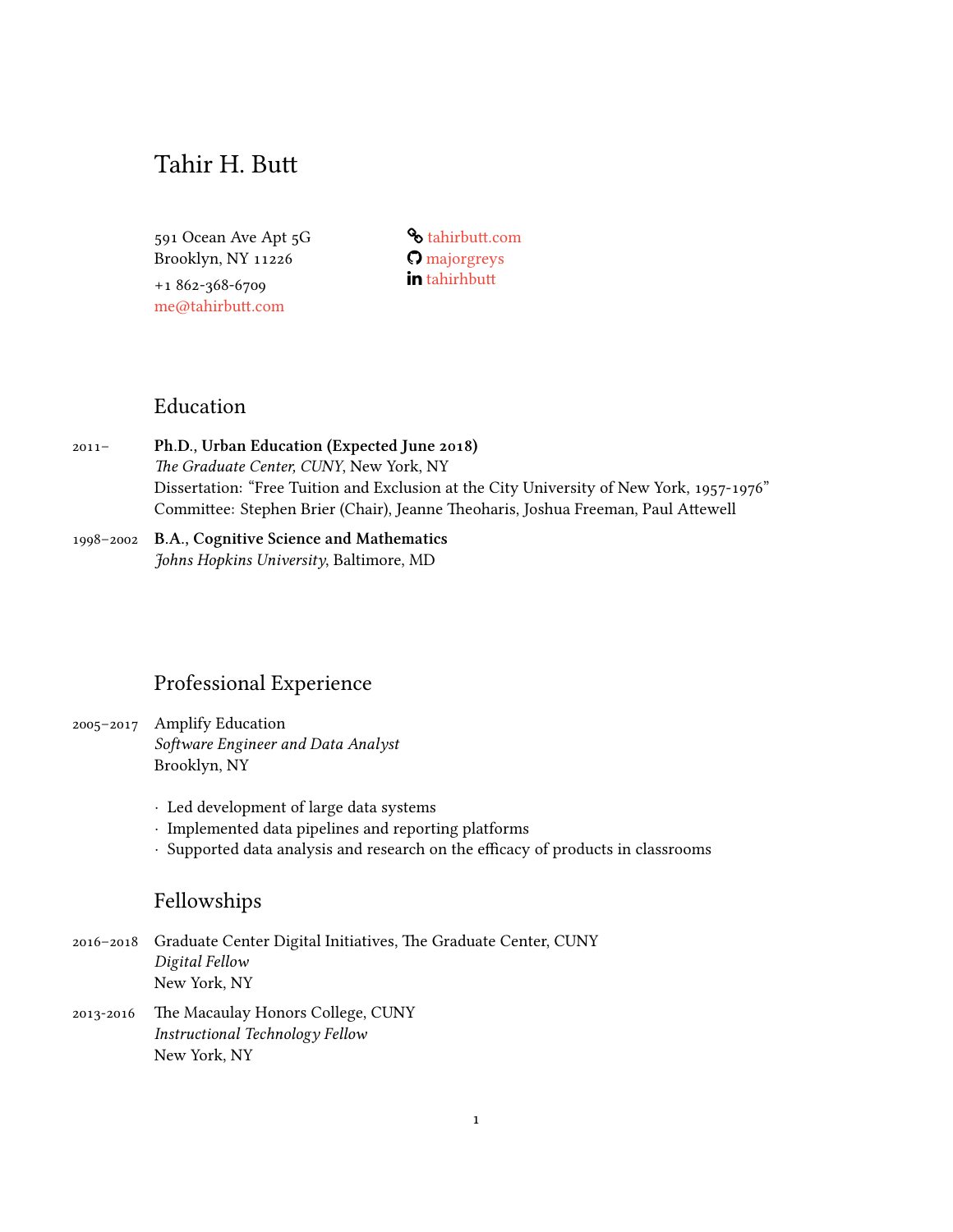2012-2013 Brooklyn College, CUNY *Graduate Teaching Fellow* Brooklyn, NY

#### Grants

- 2017–2018 Research Grant *Data science research for The Weather Company with Agustín Indaco* (\$25,000) NYC Media Lab
- 2016 Provost Digital Innovation Grant *Research Tools for Historians* (\$4,000) The Graduate Center, CUNY
- 2014 Advanced Research Collaborative Praxis Award *Inequality and Free Tuition at CUNY* (\$2,000) The Graduate Center, CUNY

### Invited Talks

- 2017 " 'Harvard of the Poor' as Racial Myth: Racism and the City University of New York, 1960- 1969" Presented at Conversations in Black Freedom Studies, Schomburg Center for Research in Black Culture, New York Public Library, November 2, 2017
- 2015 "Open Admissions and the Origins of the City College Childcare Center" Presented at "Panel Stories of Struggle: Histories of Childcare Activism at CUNY", The Center for the Humanities, The Graduate Center, CUNY, March 4, 2015

## Conferences

- 2016 "When the Proletarian Harvard Was Kept Lily-White" Presented at American Education Research Association Annual Meeting, April 20, 2016 2014 "Higher Education Tuition Before Neoliberalism"
	- Presented at Historical Materialism, York University, Toronto, Canada, May 11, 2014